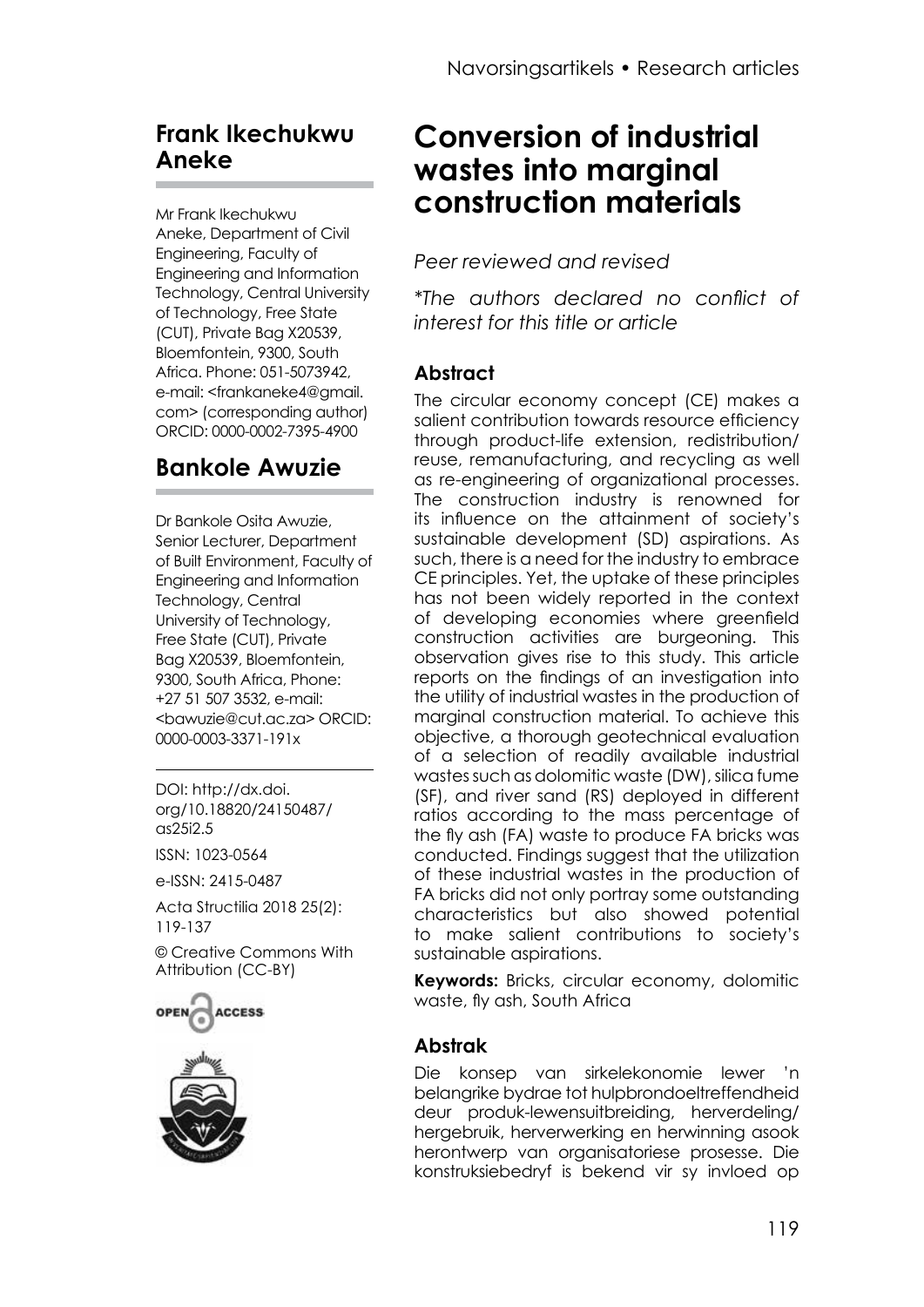die bereiking van die samelewing se volhoubare ontwikkelingsaspirasies. Tog is die opname van hierdie beginsels nie wyd gerapporteer in die konteks van ontwikkelende ekonomieë waar groenveldkonstruksie-aktiwiteite besig is om te groei nie. Hierdie waarneming het aanleiding gegee tot hierdie studie. Hierdie artikel rapporteer oor die bevindings van 'n ondersoek na die nut van industriële afval in die vervaardiging van marginale konstruksiemateriaal. Om hierdie doel te bereik, is 'n deeglike geotegniese evaluering gedoen van 'n verskeidenheid geredelik beskikbare nywerheidsafvalle soos dolomitiese afval, *silika fume*, en riviersand wat in verskillende verhoudings ontplooi is volgens die massapersentasie van vliegas-afval om vliegas-bakstene te produseer. Bevindinge dui daarop dat die gebruik van hierdie industriële afval in die vervaardiging van vliegas-bakstene nie net uitstaande eienskappe uitgebeeld het nie, maar ook die potensiaal toon om belangrike bydraes tot die volhoubare aspirasies van die samelewing te lewer.

**Sleutelwoorde:** Bakstene, dolomitiese afval, sirkel-ekonomie, Suid-Afrika, vliegas

#### **1. Introduction**

The advocacy for a paradigmatic shift from a linear economy to a circular economy (CE) is gaining momentum in contemporary times. Such momentum appears to be propelled by the instrumentality of CE to the attainment of the sustainable development (SD) goals (Robinson 2004: 370; Greyson 2007: 1382; Geissdoerfer Savaget, Bocken & Hultink, 2017: 756; Winans, Kendall & Deng, 2017: 825; Schroeder, Anggraeni & Weber, 2018: 1; Bruel, Kronenberg, Troussier & Guillaume, 2018: 1). Of interest to this study are the potential contributions of CE towards enabling resource-efficient construction for sustainability. According to Sfakianaki (2015: 233), sustainability as a concept within the construction industry revolves around issues such as economic efficiency, social responsibWWility, environmental performance, material performance, and so on. The construction industry has been identified as negating the achievement of society's SD aspirations through the plethora of anthropogenic activities domiciled within the industry and the materials associated with such activities (Kibert, 2013: 6). Considerable amounts of resource waste and gas emissions are known to have resulted from the activities of the construction industry, hence giving verve to its time-honoured reputation as hindrance to sustainable development (Dachowski & Kostrzewa, 2016: 754-758).

The noticeable spike in the cost of building materials, especially over the past decade, due to increased demand by an ever-increasing population, has also contributed to a shortfall in the availability of both green and conventional building materials. This trend has incentivised civil engineers and builders to explore the applicability of industrial wastes in various construction activities and, particularly, in the production of marginal construction building materials. Perhaps,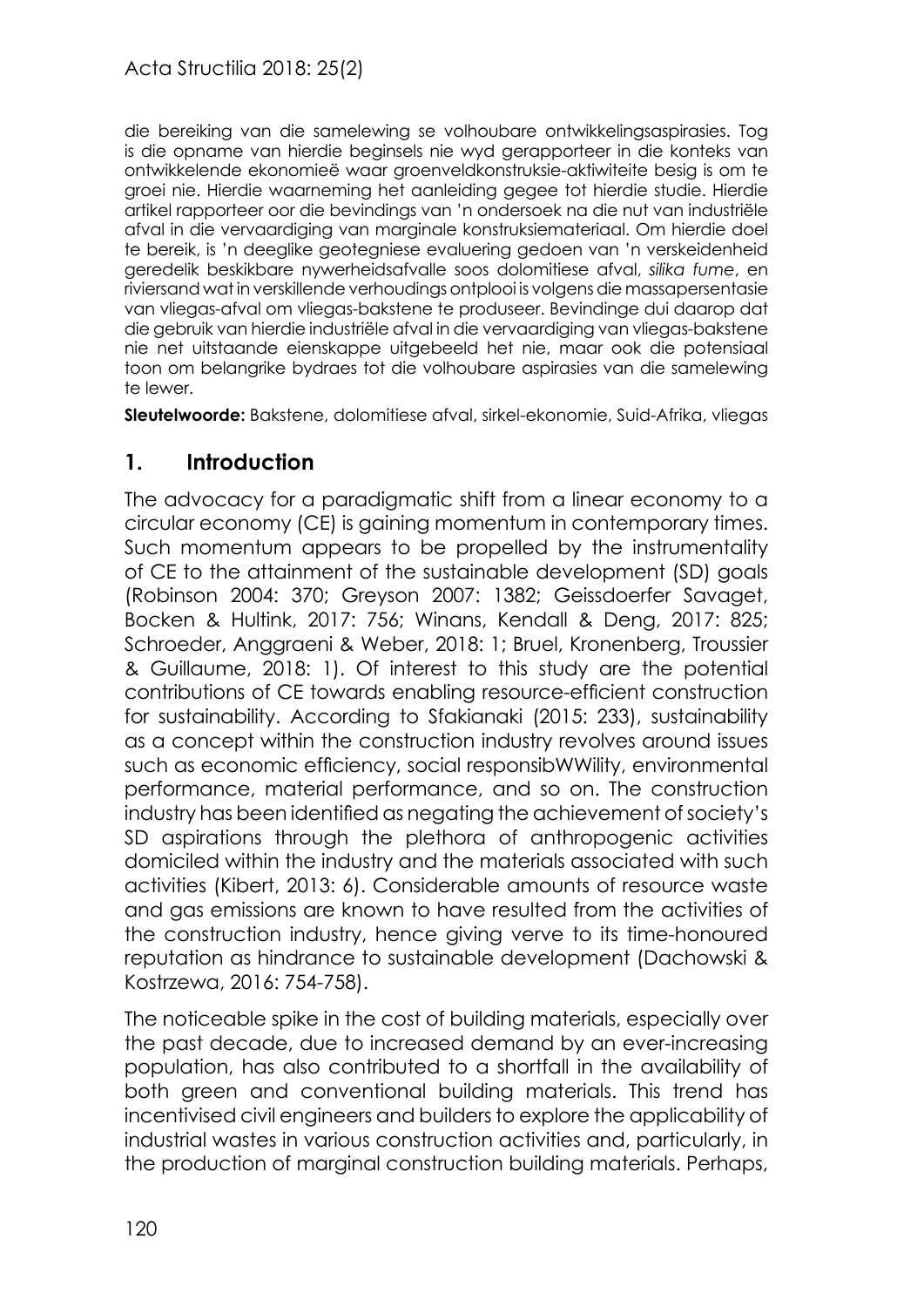this may be because of the increasing attention to the CE and SD principles by several sectors across the globe. The use of industrial wastes in the production of building materials can be described as conforming to the main thrust of CE and SD concepts; resource efficiency (Lieder & Rashid, 2016: 337; Urbinati, Chiaroni & Chiesa, 2017: 487; Zhu, Fan, Shi & Shi 2018: 2).

In South Africa, disposal of over 120 million metric tonnes of ash annually from seven different power stations, with each power station contributing over 22 million tonnes each year, posed a major environmental challenge (Reynolds-Clausen & Singh, 2017). This waste is often disposed of at dump sites, hence causing environmental problems that have, in turn, contributed to a preponderance of health issues being experienced by the populace (Rycroft, 2017). Therefore, channelling such industrial wastes towards more productive ventures such as the production of marginal construction materials for low-cost housing structures have advantageous implications for society. Although researchers have previously worked on the utility of FA bricks as veritable building components for the housebuilding context (Pimraksa, Wilhelm, Kochherger & Wruss, 2001; Rycroft, 2017), it has been noticed that these studies revolved around the various standards for brick utilization for single- and double-storey buildings used in construction work. For instance, Pimraksa *et al.* (2001) developed a novel approach in making bricks from 100% lignite FA. The FA bricks developed by Pimraksa *et al.* (2001) recorded more strength, when compared with red-fired clay brick.

Hamer and Karius (2002: 521-530) conducted a pilot test at fullscale, recycled waste from harbour sediments and blend it with clay and waste from bricks. The bricks leachate was not hazardous to soil or groundwater when used in masonry or deposited as mass mineral demolition. Cusido, Cremades and Gonzalez (2003: 273- 280), produced lightweight clay brick, compared with traditional clay bricks by reasonable proportioning of clay with sewage sludge, and forest debris. It was recorded that the level of emissions of greenhouse gas was 20 times more than the conventional ceramic firing bricks, even though they are legally allowed within the limitation of Environmental Protection Agency recommendations. Carretero, Dondi, Fabbri & Raimondo (2002: 301-306) produced clay brick by fusing different clay, calcareous and non-calcareous limestone. This resulted in a brick strength that was within acceptable specification. In addition, Menzeses, Ferreira, Neves *et al.* (2005: 1149-1158) investigated the chances whereby sawing waste can be used as an alternative to ceramic raw materials to produce ceramic bricks and tile. The resultant ceramic compositions showed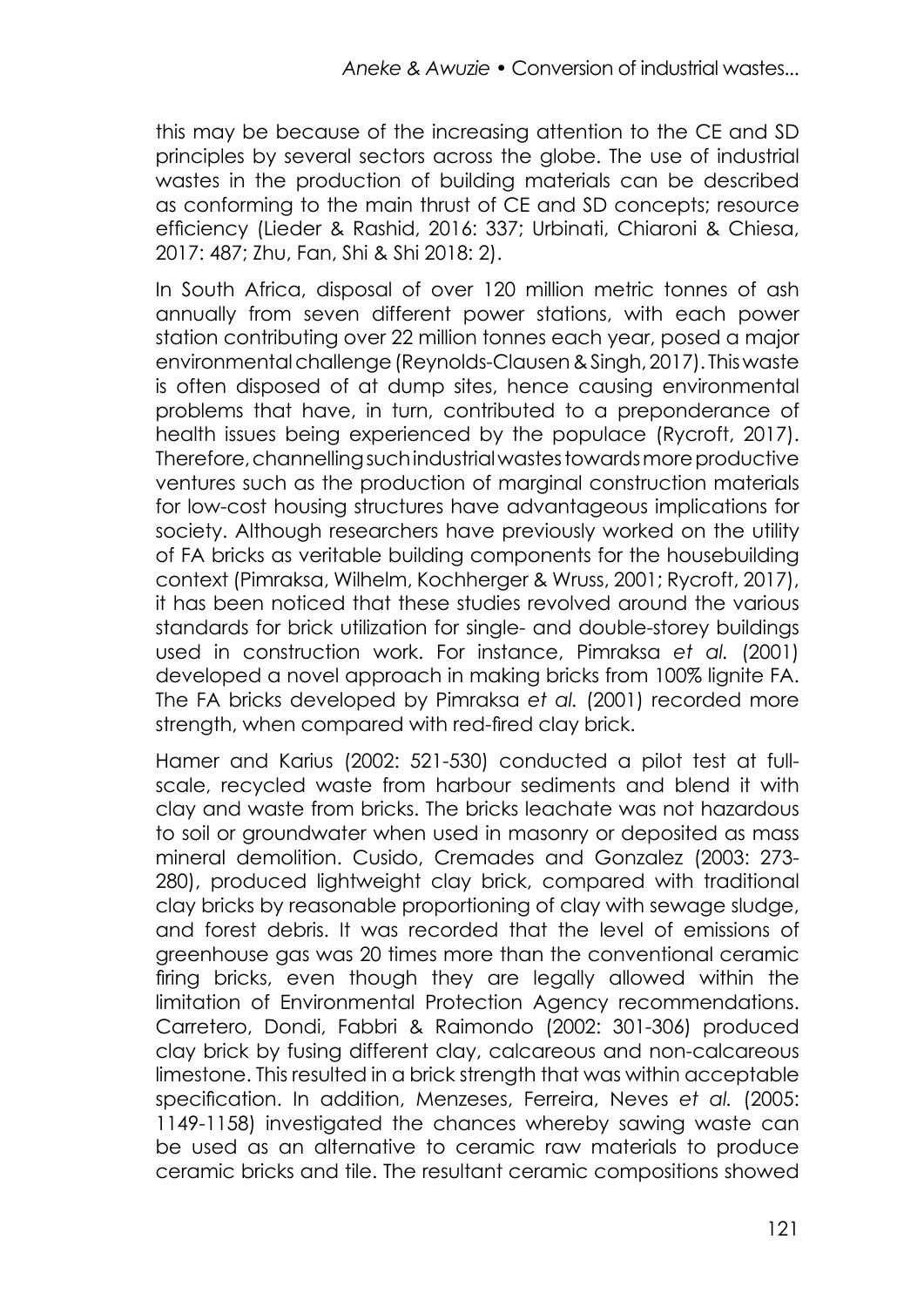that results on the samples with 10%-30% granite waste portrayed some physical and mineralogical characteristics such as those of ceramic raw materials. Lin, Wu & Ho (2006: 970-978) reported on the levels of permeability properties experienced within bricks produced with water treatment sludge and bottom ash (BA) without adding artificial aggregate. It was discovered that 20% by weight content of BA under high temperature of 1150°C, produced a brick with a strength of 256kg/cm<sup>2</sup> with moisture absorption ratio of 2.78% and a permeability with level of 0.016 cm/s. Bricks produced under this research conditions were considered to serve as water permeable bricks, on highway pavement.

In furtherance to these, Kavas (2006: 1779-1783) studied the possibility of using clay waste (CW) and waste from boron as a fluxing agent in the production of red-mud (RM) brick. Loryuenyong, Panyachai, Kaewsimork and Siritai (2009: 2717-2721) recycled glass waste from construction site wall fused with clay mixtures. Chan (2011: 7-13) studied the properties of clay brick made by adding two natural fibres, namely oil palm fruit (OF) and pineapple eaves (PE), to clay-water mixture with baked and non-baked conditions. Alonso-Santurde, Coz, Viguri and Andrés (2012: 96-106) conducted a comparative study to manufacture ceramic bricks from clay with two types of foundry sand (green and core sand). Faria, Gurgel and Holanda (2012: 7-12) produced bricks using recycled sugar cane bagasse as waste by replacing natural clay. Ahmari and Zhang (2012: 323-331) researched the feasibility of copper-mine tailings for producing bricks with reduced green gas emission based on the geo-polymerization technology. Results showed that copper-mine tailings have a strength of 18MPa and can be used to produce environmentally friendly bricks based on the geo-polymerization technology to meet the American Society Testing of Material (ASTM) requirements.

However, it appears that none of these studies considered aspects concerning combined resource use as described by Vivanco, Wang, Deetman and Hertwich (2018: 1-12) in the attempts to achieve sustainable low-cost housing in developing countries. This study intends to contribute towards bridging this gap. The study investigated the possible attributes of FA with the combination of other industrial waste such as DW and SF in varying proportions, and, most commonly, the probable utility of such resultant combinations in the development of sustainable low-cost housing in South Africa and the rest of the developing world.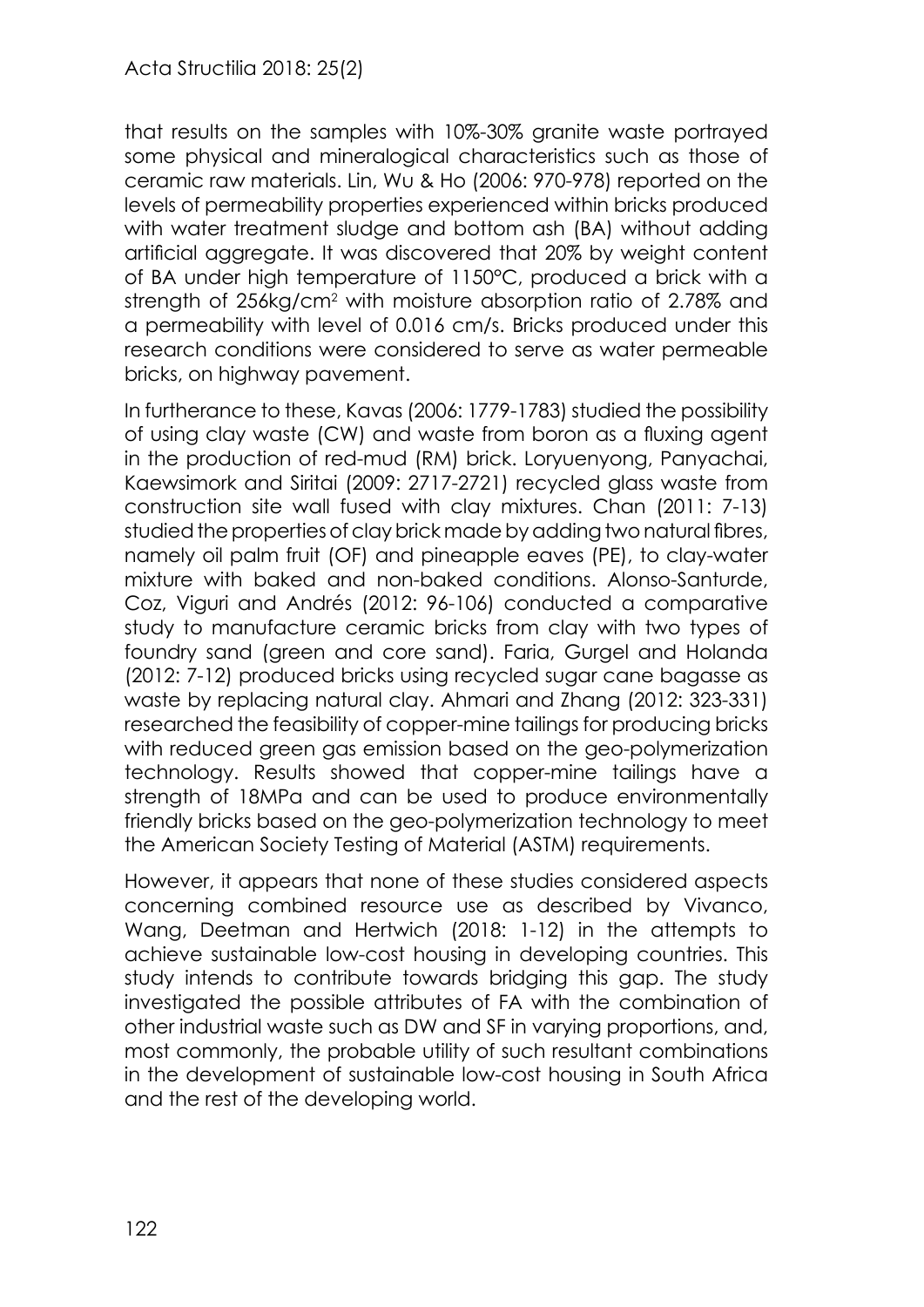## **2. Materials and methods**

### **2.1 Source of materials**

FA used for this research study was collected from Lethabo power station in South Africa. The parent waste material was sampled from a remote distance far enough from the actual dumped site, in order to achieve the required degree of purity, whereas the DW was collected from an active dolomite mine in Centurion, South Africa.

The SF was collected from a fully functioning Ferro Alloy Plant (Samancor Cr Middelburg Ferro-chrome) in South Africa. All the collected samples were subjected to some chemical and mechanical tests. The chemical constituents of these wastes (FA, DW and SF) were evaluated using X-ray diffraction analysis. The total  $(\text{SiO}_2 + \text{AL}_2\text{O}_3 + \text{Fe}_2\text{O}_3)$  constitution of the sampled FA was greater than 70%. Thus, this qualifies it as a class 'F' FA, according to SANS 50450. The DW chemical compositions also appeared to have very little cementitious properties, while SF is currently used in concrete production as a cement extender. The river sand used in this study is free from organic material and does not have any particle sizes retained in a sieve aperture size of 5 mm, hence ensuring compliance with SANS 1090. Various chemical characterizations of the respective samples and their mechanical index properties are presented in Table 1.

| Area<br>(m <sup>2</sup> /g)<br>$\%$ | SiO2  | AI2O3 | Fe2O3 | MgO   | CaO  | LOI   | Surface |
|-------------------------------------|-------|-------|-------|-------|------|-------|---------|
| FA                                  | 63.2  | 22.14 | 2.95  | 2.02  | 3.69 | 0.73  | 2.3     |
| <b>DW</b>                           | 2.48  | 9.21  | 3.90  | 27.31 | 55.1 | 38.31 | 9.01    |
| SF                                  | 85.87 | 1.20  | 5.02  | 0.82  | 1.10 | 4.96  | 16.3    |
| <b>RS</b>                           | 65.9  | 21.5  | 4.46  | 2.02  |      | 0.055 | ۰       |

Table 1: Chemical compositions (%) and mechanical index properties (m<sup>2</sup>/g)

## **2.2 Methods**

An adequate quantity of air-dried samples was sieved through a 50µm sieve respectively and these samples were oven-dried for 24 hours at a temperature of 90°C. Oven-dried batches of the parent FA blended in different ratios, *i.e.* 10, 20, 30 and 35% + 5% of DW and SF by weight of FA, were used for this study. A compaction test was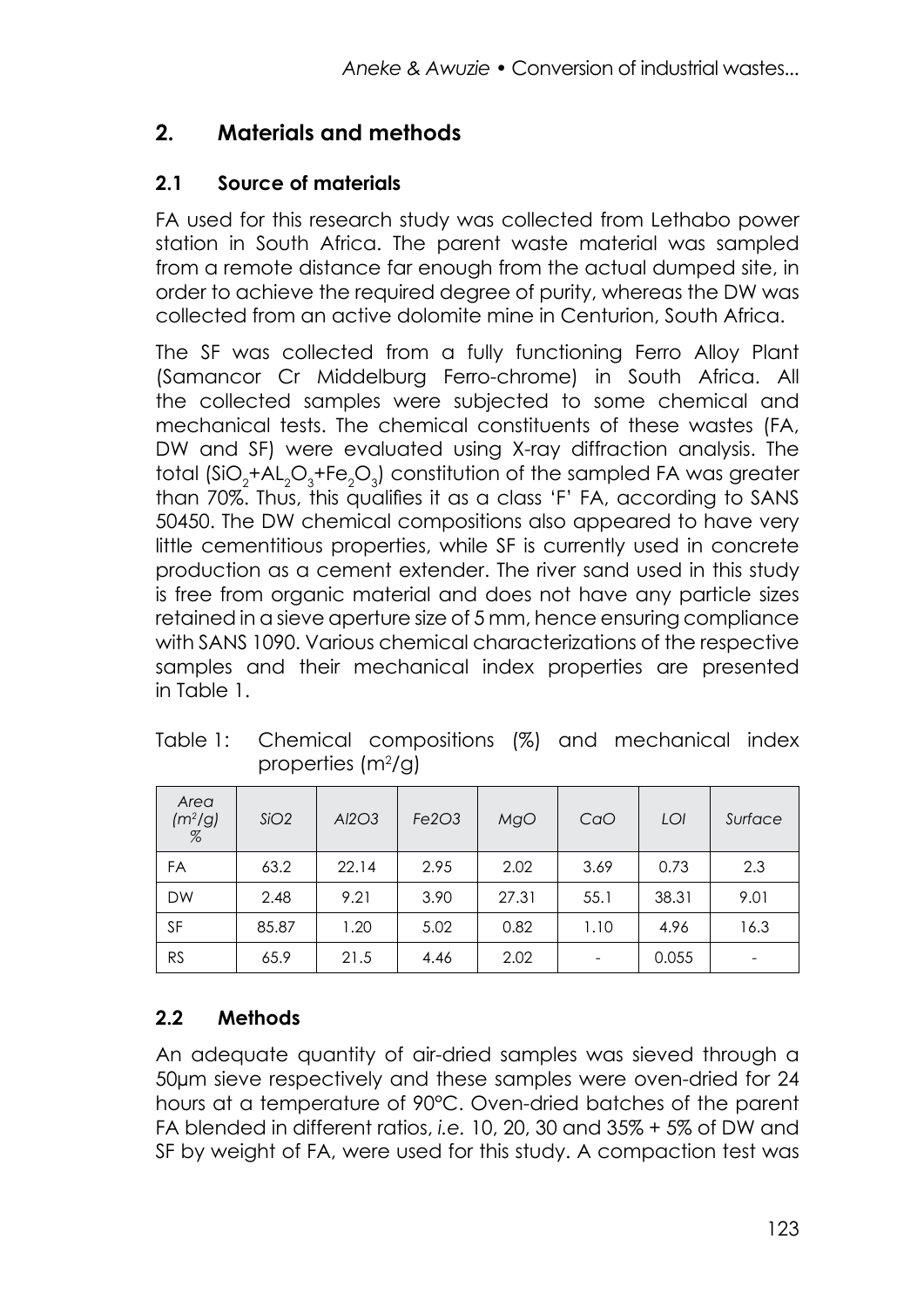carried out in a laboratory to evaluate the relationship between the moisture content and corresponding dry unit weight for the mixed ratio, under specified compaction effort. However, this compaction test was done according to South Africa National Standard (SANS 30001-GR30)*.* The maximum dry density (MDD) and optimum moisture content (OMC) were obtained by establishing moisture-density relationship of the materials that were prepared.

Subsequently, a desired level of water was added as was obtained from the compaction test, and the mixture was then thoroughly blended. Plastic bags were used to cover the samples for a day to allow mellowing to occur. The mix ratio for the FA parent material with DW and SF was key for novel brick-making process, due to the highly anticipated pozzolanic reactions (Pimraksa *et al.*, 2001). The MDD and OMC for each mix were determined, using mould size of 152mm in diameter and 127mm in height. The compaction test was carried out to determine the adequate water level needed to mix each brick sample. To ensure uniform size of these bricks, a known weight of mixture was used each time to fill the mould cavity. The dimension of the mould used was 222mm x 106mm x 73mm. A hydraulic press was used to apply pressure of 30 MPa for a period of 15 seconds (Figure 1a). In the aftermath of this, the specimens (Figure 1b) were ejected and left in open air for three days to allow moisture equilibrium within the specimens.



Figure 1a: Hydraulic press machine Source: Authors



Figure1b: Prepared bricks specimens Source: Authors

The specimens were later transferred to the oven for 12 hours at temperature intervals of 600°C, 800°C, 1000°C and 1200°C, respectively. These specimens were allowed to cool for two days and their mechanical strength was measured according to SANS 5863 before and after curing for 7, 28, and 90 days. Table 2 shows the details of the trial mix bricks.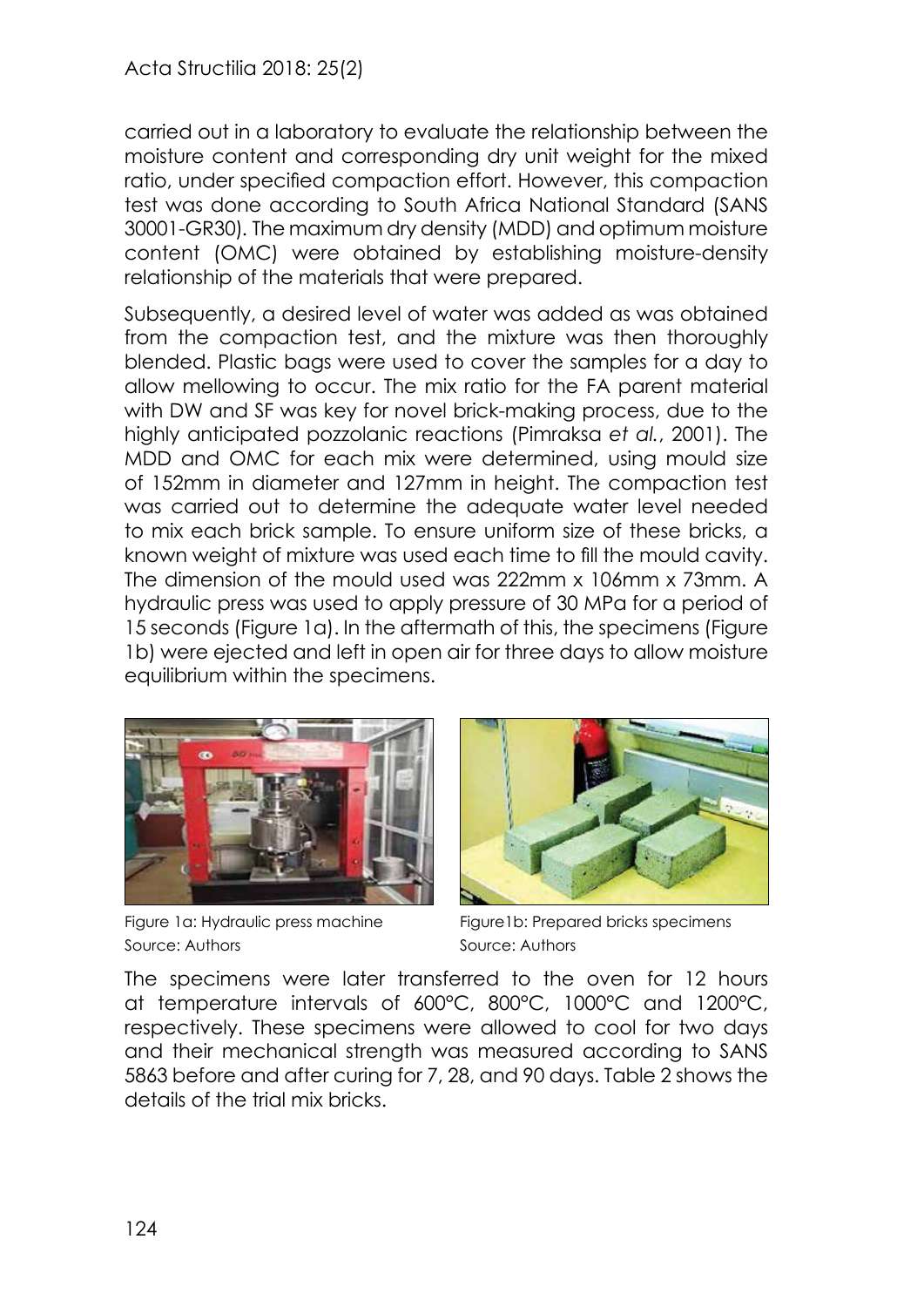| Samples         | Composition                 | Density<br>(Kg)<br>m <sup>3</sup> | Optimum<br>H <sub>2</sub> 0<br>content<br>(%) | Mass<br>Οf<br><b>bricks</b><br>(kq) | Mass<br>of $H0$<br>(g) |
|-----------------|-----------------------------|-----------------------------------|-----------------------------------------------|-------------------------------------|------------------------|
| FA1             | FA70% + RS30% (Control)     | 1662                              | 13                                            | 2.84                                | 369.20                 |
| FA <sub>2</sub> | FA60% + DW10%+RS30%         | 1676                              | 13.42                                         | 2.87                                | 385.16                 |
| FA <sub>3</sub> | FA50% + DW10%+SF10%+RS30%   | 1687                              | 13.64                                         | 2.88                                | 393                    |
| FA4             | FA40% + DW30%+RS30%         | 1705                              | 13.78                                         | 2.92                                | 402.4                  |
| FA <sub>5</sub> | FA30% + DW30% + SF10%+RS30% | 1691                              | 13.88                                         | 2.89                                | 401.1                  |

Table 2: Trial mixed design ratio for the studied bricks

## **3. Discussion of findings**

Efforts are made to highlight the utility of industrial wastes in the production of marginal green building material that can portray highly recommended levels of strength, within the allowable specified strength for building in South Africa, in a manner that is comparably better than conventional clay-fired brick. This was achieved with a view to producing suitable bricks such that the modified FA bricks may withstand loads from a single- and double-storey building and other strength-carrying capacity of masonry structure.

#### **3.1 Sieve analysis**

Figure 2 shows the obtained curves for the RS, FA and DW. The curve shows that the RS contains 34% fines passing through sieve # 200, and 66% sand passing through sieve #4, while FA and DW samples contain 97% and 96% fines passing through the same sieve #200, respectively. This result indicates that FA and DW are 63% and 64% more fines containing than the RS.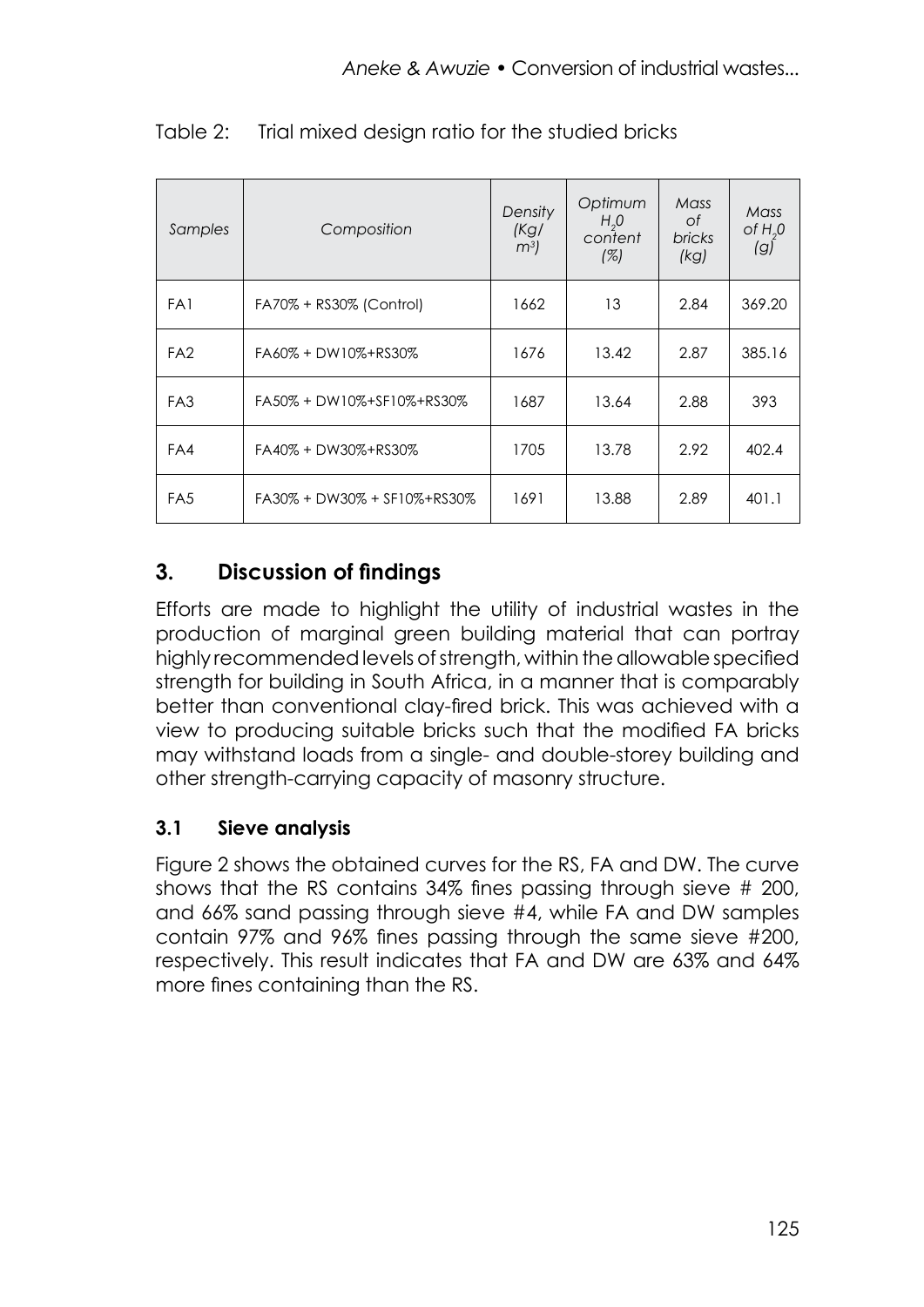

Figure 2: Particle size analysis of RS, FA and DW Figure 2: Particle size analysis of RS, FA and DW

The modulus properties of the RS and the RS and the tested was tested was tested was tested was The modulus properties of the RS and the tested waste materials were determined from the particle size distribution (PSD) curve shown in Figure 2. The major textural properties of brick material (*i.e.* the per cent fines; >0.425 mm), the particle sizes that permit 10%, 30%, 50% and 60% of the granular brick materials, the coefficient of uniformity *(*C<sub>a</sub>), and the coefficient of curvature (C<sub>c</sub>) are presented in Table 3.

| Gradation<br>properties                       | River sand | Fly ash | Dolomitic waste |  |
|-----------------------------------------------|------------|---------|-----------------|--|
| $D_{10}$ (mm)                                 | 0.0073     |         | 0.001           |  |
| $D_{30}$ (mm)                                 | 0.061      | 0.0026  | 0.0037          |  |
| $D_{50}$ (mm)                                 | 0.18       | 0.0074  | 0.0082          |  |
| $D_{\kappa 0}$ (mm)                           | 0.25       | 0.009   | 0.01            |  |
| $\mathsf{C}_\mathsf{c}$                       | 0.27       | 1.30    | 1.05            |  |
| $\mathsf{C}_{\scriptscriptstyle{\mathsf{d}}}$ | 2.039      | 0.75    | 1.25            |  |
| Fines $(%)$                                   | 34         | 97      | 96              |  |

Table 3: Gradation properties of bricks materials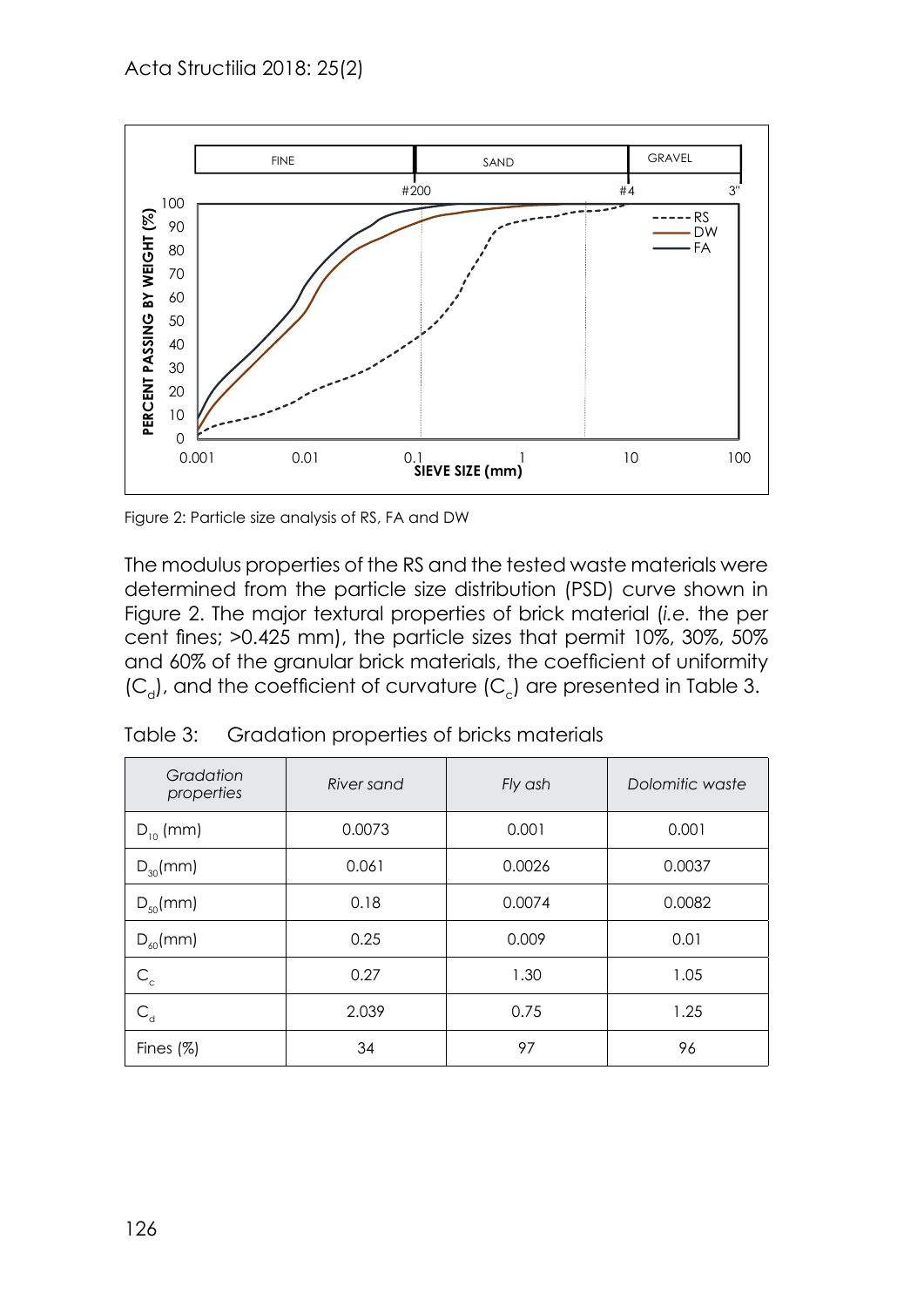#### **3.2 Chemistry and mechanism of reactions**

FA has a reactive silica and aluminium of 63.2% and 22.14%, respectively, as presented in Table 1, while DW has 55.10% of free calcium in the form of  $[(\text{CaMg}(\text{CO}_3)_2)]$  and the samples were prepared at varying proportions (see Table 1). These brick specimens start to react slowly in the presence of water. Ultimately, a reaction was triggered off at a high temperature of 800°C, as illustrated in the chemical equations below:

 $2Ca + SiO<sub>2</sub> + H<sub>2</sub>O \xrightarrow{800°C} Ca<sub>2</sub>O (SiO<sub>2</sub>)$  H<sub>2</sub> Pozzolanic equation (2) Dicalcium Silicate

The slow reaction occurs during the first few days (two days) leading to a very micro-strength gain; however, the hydration reaction is similar to that of tricalcium silicate. But, dicalcium silicate contributes little to the initial strength of pozzolans; hence, it leads to a substantial contribution of strength after being subjected to a high temperature.

$$
3Ca + SiO2 + 3[OH] \xrightarrow{800^{\circ}C} Ca3O2 (SiO2). H3O
$$
 Pozzolanic equation (2)  
Tricalcium Silicate  

$$
3Ca + Al2O3+6H2O \xrightarrow{800^{\circ}C} Ca3O (Al2O2).6H2O
$$
Pozzolanic equation (3)  
Tricalcium aluminate  

$$
CaSO4.2H2O + Al2O3 + Ca3O \xrightarrow{800^{\circ}C} 4CaOAl2O3.SO.2H2O
$$
Pozzolanic equation (4)

(from Dolomite)

The pozzolanic reaction of aluminate minerals is somewhat more complex than that of the calcium silicates minerals, and it takes place depending on Ca+ ions that are present in the voids of the bricks. Tricalcium is soluble, even more so than dicalcium silicate. In a reaction that involves SF, this occurs with unduly reacted ettringite  $\left[\text{Ca}_{6}\text{Al}_{2}\text{(SO}_{4}\right]_{3}\text{(OH)}_{12}\text{.}26\text{(H}_{2}\text{O)}$  from  $\text{C}_{3}\text{A}$  and  $\text{C}_{4}\text{AF}$  when the SF is consumed, within the pores of the bricks, with the remaining  $\mathsf{C}_{\mathfrak{z}}$ A and  $\mathsf{C}_4$ AF forming a newly high strength matrix brick.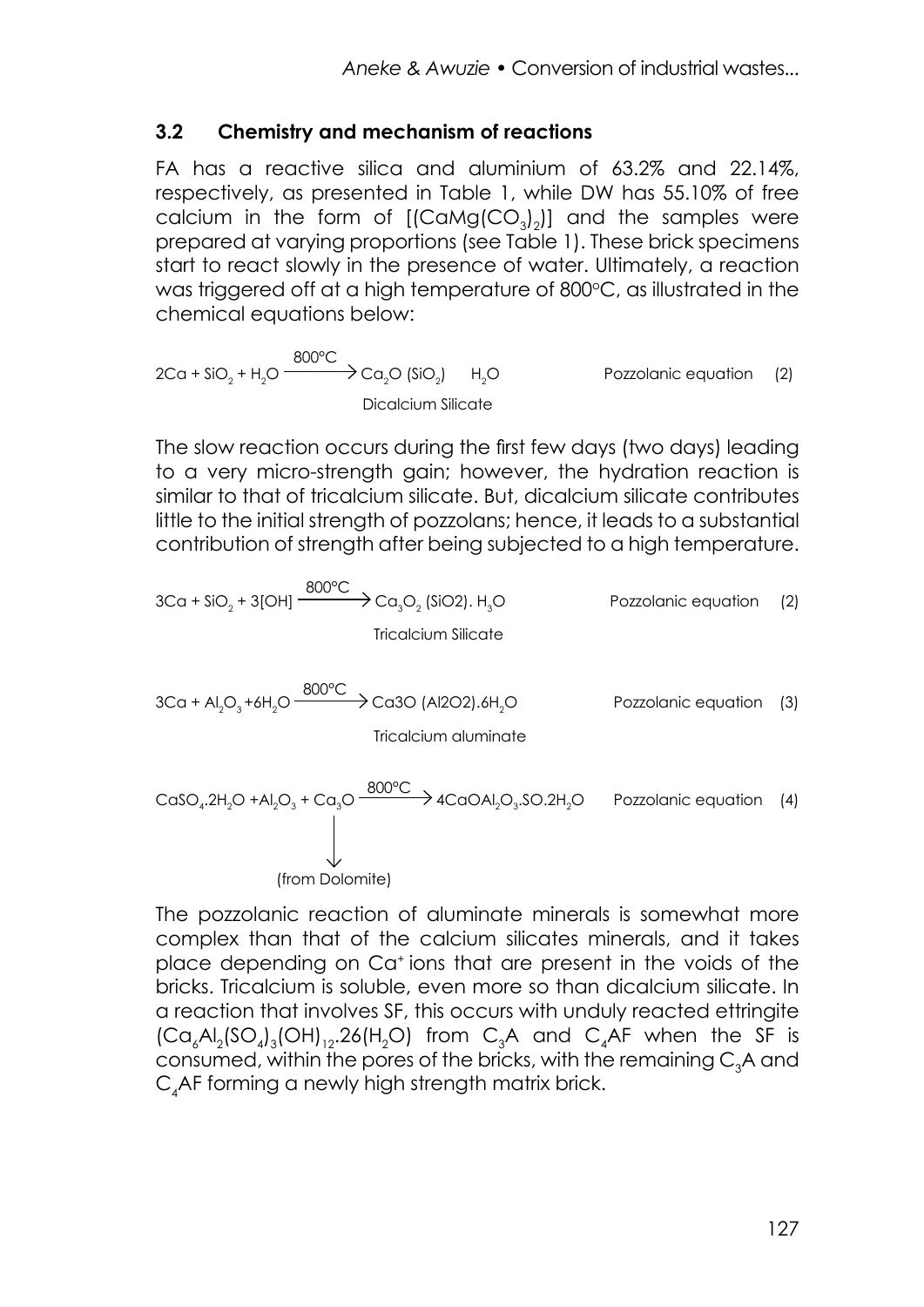#### **3.3 Unconfined compressive strength**

Figure 3 graphically presents the strength for tested specimens ranging from FA1 to FA5. It was observed that FA1 does not exhibit any significant increase in strength, irrespective of the sintered temperature and time duration in the oven. It was discovered that the specimens recorded an optimum strength of 2.2 MPa at a temperature of 1200°C from as little as 0.54 MPa at a temperature of 600°C on the average of two set specimens per test trial. The poor strength recorded was attributed to the low cementitious compound possessed by the FA. However, there were some great changes in morphology of specimen FA1 under SEM/EDx test, due to high temperature. This was to determine the effect of sintering temperature and time on the compressive strength of the produced bricks. The strength of FA1 brick is low compared to the brick strength reported by Lin *et al*. (2006: 970-978) in the literature that recorded strength of 25MPa/256kg/cm2 . The huge difference in the strength value is attributed to FA type, as 70% class "F" FA and 30% were used in the production of FA1 bricks, whereas water treatment sludge and bottom ash (BA) were used for the brick reported in the literature. However, specimens FA2 and FA4 gained great values in strength compared to the FA1 specimen. Thus, FA3, which contains FA50% + DW10% + SF10% + RS30% recorded the highest strength among the tested bricks. This significant increase in strength was as a result of high temperature, heating hours, and the chemical composition of the studied waste (*i.e.* FA, DW and SF). The chemical composition of these wastes caused them to produce stronger matrix bricks under any form of curing condition than other trial mixtures, because of chemical reactions that occurred between these waste materials under high temperature and moisture.

The FA3 specimen contained FA50% + DW10% + SF10% + RS30% and it was observed that the strength of this mix was increasing as the sintering temperature increases. However, similar behaviour was recorded among the tested bricks, especially FA5. Nonetheless, FA5 mix did not increase in strength, as was anticipated, under 1200°C temperature. This response of FA5 under 1200°C confirms SANS which allows <10% SF to be incorporated in cement and concrete production. Nonetheless, in Figure 3, the curve shows a traditional trend of strength gain as sintering temperature and time increase for all mixtures. The improvement in mechanical strength with sand has been attributed to the increased amount of free SiO $_{\textrm{\tiny{2}}}$ , which reacts more easily with Fe $\rm _2O_3$  in SF and CaO in DW (Cicek & Tanrıverdi, 2007). Figure 3 explains this further as it concerns strength. Generally, the tested bricks ranging from FA2 to FA5 gained strength under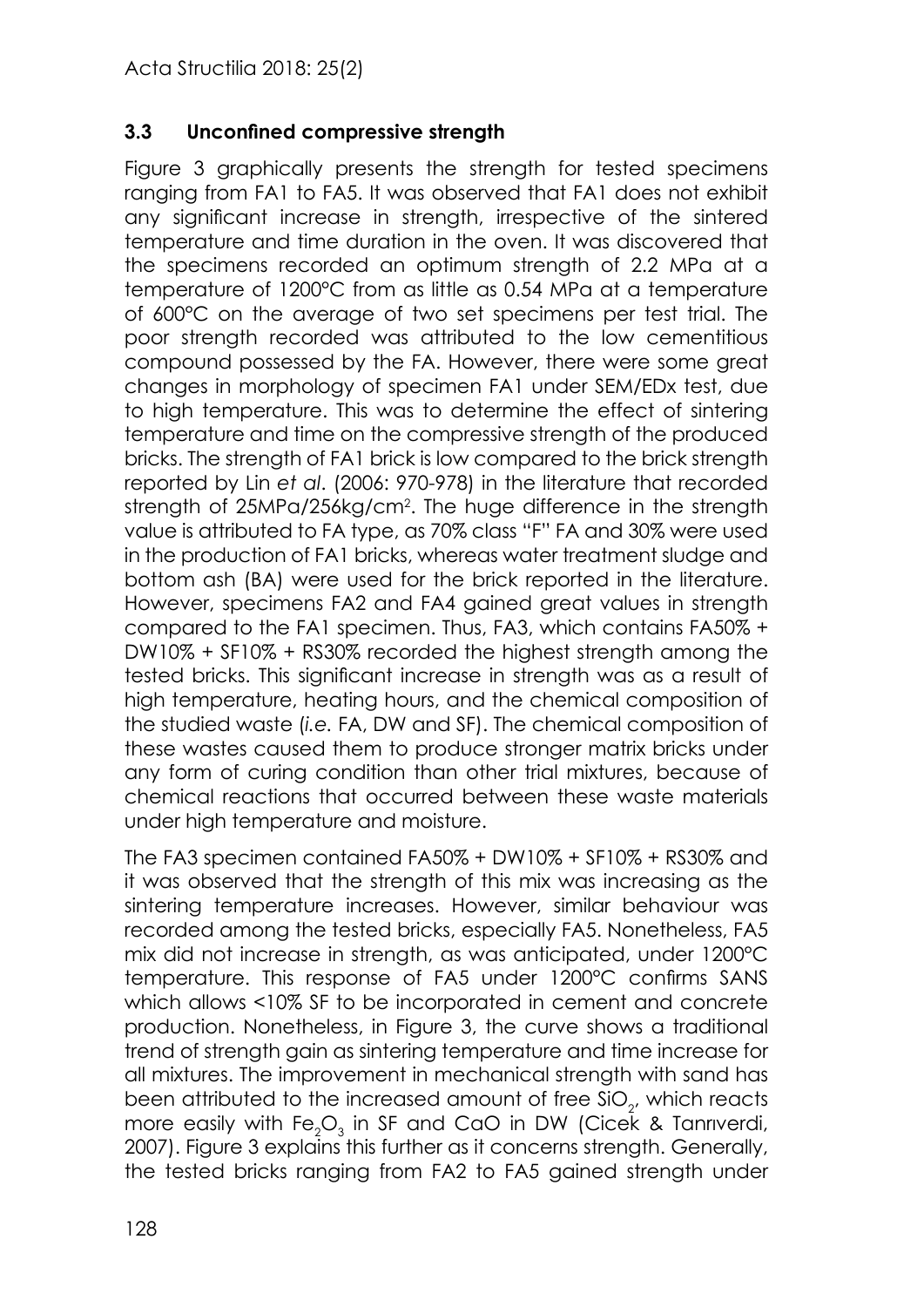sintering temperature. This result agrees with the results discussed in the literature, although the materials used in this study and the materials cited in the literature review are not the same, but portray the same behaviour under high temperature.



Figure 3: Twelve hours brick strength at various temperature Figure 3: Twelve hours brick strength at various temperature

#### **4.4 Effect of curing age on fly ash bricks 3.4 Effect of curing age on fly ash bricks**

The effects of curing period on compressive strength values of the tested bricks are bricks are summarized in Figure 4. The specimens were cured using the summarized in Figure 4. The specimens were cured using the fully submerged fully submerged method of curing at room temperature of 22°C for 7, method of curing at room temperature of 22°C for 7, 28, 56 and 90 days, in order to 28, 56 and 90 days, in order to investigate the strength gain under the investigate the strength gain under the water-curing method. The bricks selected for water-curing method. The bricks selected for this curing method were were comig member. The blicks selected for his comig member were<br>those produced under sintering temperature of 1200°C for all mixes. all mixes. Based on the graphical result, it is observed that the early age of curing Based on the graphical result, it is observed that the early age of curing (*i.e.* (≤ 3-7 days) is practically inactive to trigger pozzolanic reaction, in order to give (*i.e.* (≤ 3-7 days) is practically inactive to trigger pozzolanic reaction, in and a reasonable amount of strength, even at higher dosage order to give a reasonable amount of strength, even at higher dosage ordor to give a reasonable amount or shongin, overfarring for dosage of prior and DW. As the curing period increases with higher dosage of of the and BW. Forms coming ponsal increases with ingrior assage of<br>DW, more vigorous pozzolanic reaction takes place, which improves bety, more angered position in a countrienced place, which improves mo shonght with odinig inflot modes of, the stocked onested gang it on the extendion. The extendion of the extent of pozzolanic reaction. The extendion of the extent of pozzolanic reaction. The extendion of the extent of p It was gave a gradual hangest of shortgin up to be days or bonng. and this from describes the extern of centry time persent in center."<br>It was observed that the compressive strength of FA3 bricks recorded n was esserved that the compressive strength of this sheke received<br>a significant gain in strength of 3.1% from 5.3MPa for seven days curing age increases. The reason for this was the release of free calcium hydroxide time to 16.2MPa. It was observed that the strength of this brick for (Ca) can of the dolomite, which was considered and the something with some active. The effects of curing period on compressive strength values of the tested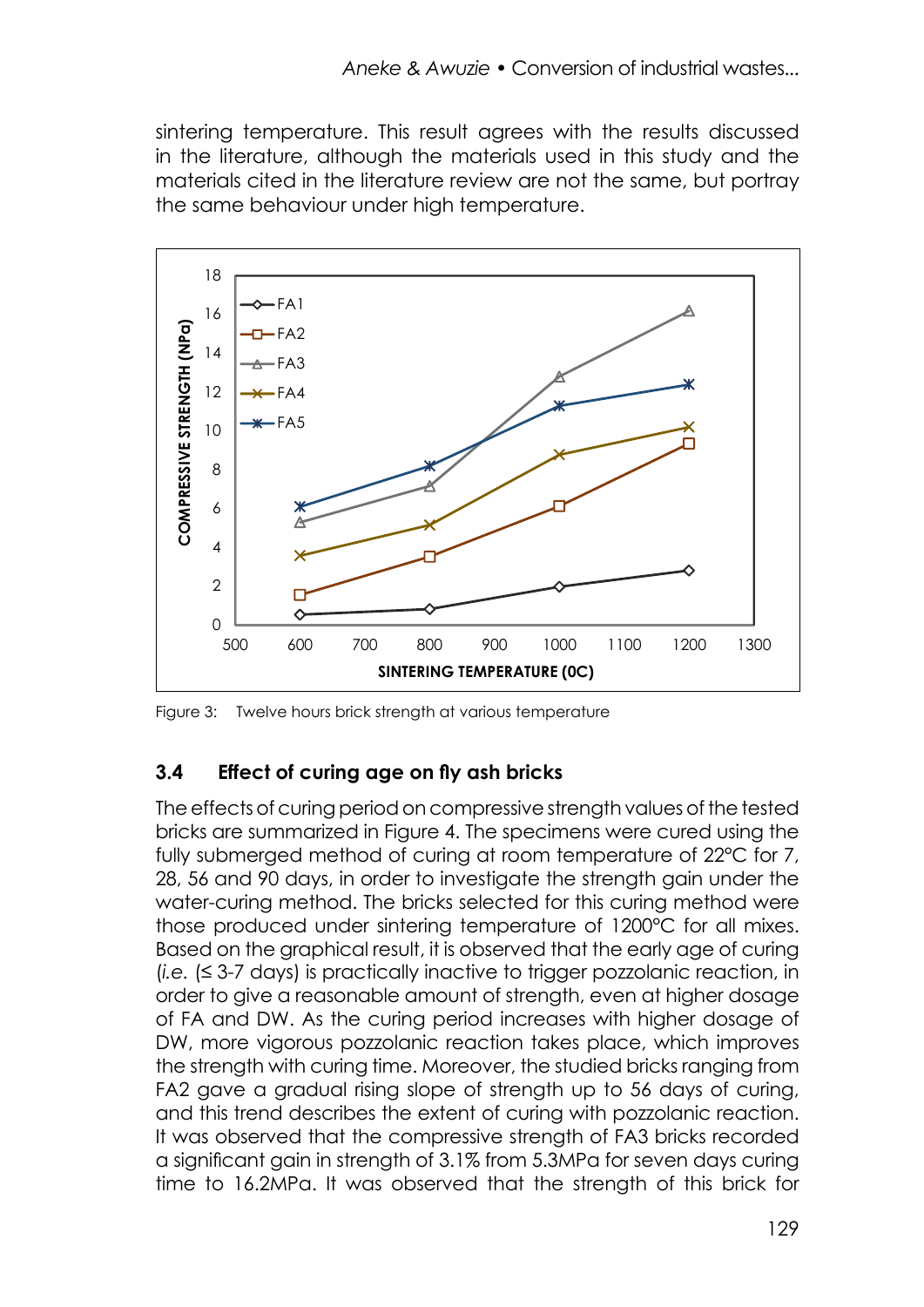specimen FA3 increased as the curing age increases. The reason for this was the release of free calcium hydroxide  $(Ca(OH)_2)$  by the dolomite, which, upon crystallization, reacts with some active minerals in FA and SF to form calcium aluminium silicates. This reaction, in turn, contributed to the hardening of the brick, even at a later stage. The reaction occurred as the CaO in dolomite encountered the pore water in the brick mixture, resulting in the formation of (Ca(OH)<sub>2</sub>) ion. However, all the specimens invariably showed a similar trend of strength increase with increasing curing period, except FA1. This was caused by the crystalline phase of the FA that contained little quantities of CaO, and this resulted in low strength gain.

The South African National Standards (SANS 2001.CM1: 2007) require minimum compressive strengths of 10.0 MPa after a 28-day curing period for double-storey construction load-bearing masonry units. The FA3, FA4 and FA5 brick mixtures cured at a 28-day period described in this study, hence satisfying the SANS 2001.CM1: 2007 standards for compressive strength. After 90 days of curing, it was measured that compressive strength. Atten 20 days or colling, it was mediscred in the compressive strength of FA3 mixture containing FA50% + DW10% the compressive sheright of the mixture complimity theose. Extress for compressive strength of the compressive strength of the control or only a respectively compressed in the compressive strength of the compressive strength of the containing FAS<br>mix and red fired-bricks sample, respectively (see Figure 4). The rik and red med-bricks sample, respectively (see rigore 4). The compressive strength of the tested brick as a result of curing recorded strength values close to the strength values reported in the literature by<br>... Lin *et al. (2006: 970-978) and Ahmari and Zhang (2012: 323-331).* ompressive site right of the fested prick as a result of comptenent of compressive



Figure 4: Twelve hours compressive strength of cured bricks Figure 4: Twelve hours compressive strength of cured bricks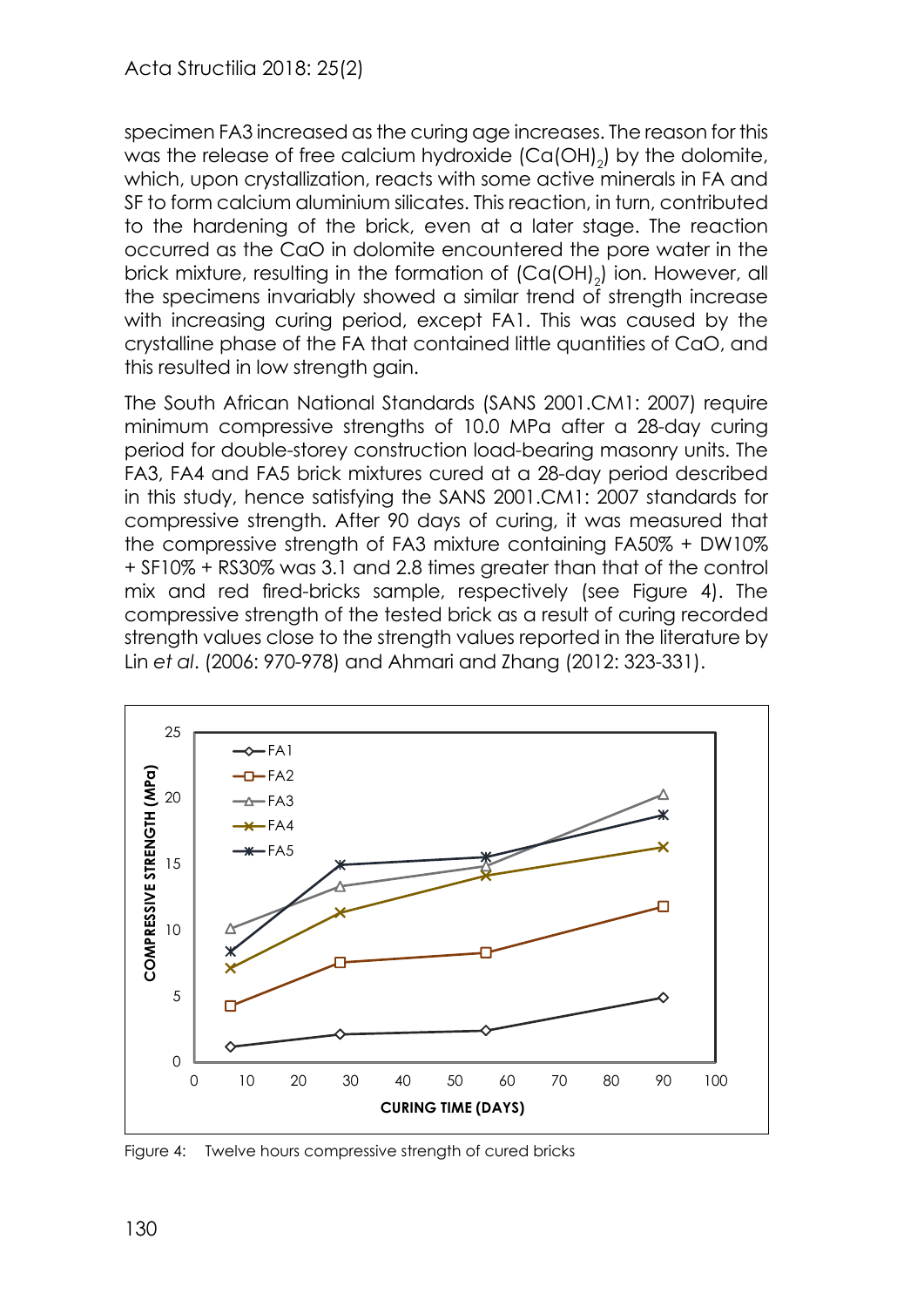#### **3.5 Durability results**

The specimens were cured in water at different curing ages, namely 7, 28 and 56 days, respectively. After several days of curing, the specimens were removed from the curing bath for two days and submerged in water at room temperature for a period of five hours. They were subsequently sent to the oven for 42 hours at a temperature of 71°C. They were then removed from the oven, giving each specimen two trim of strokes on all surface with the wire scratch brush. Care was taken to ensure that the brush was held with its long axis parallel to the end as required to cover all areas of the full height and width of each specimen, with a firm stroke corresponding to a force of approximately 13.5N. It took 24 hours of wet-dry durability test to complete one cycle. The specimens were once again submerged in water and the procedures were repeated until 12 cycles. After 12 cycles, the specimens were dried to a constant mass at  $71^{\circ}$ C and subsequently weighed to determine the oven-dry mass of the specimens. The data collected was allowed for calculation of losses in mass for the bricks after the prescribed 12 cycles. This test is only recommended for road pavement materials, but it was chosen in this research to determine the extent to which these FA bricks can withstand severe weather conditions.

Durability (wet-dry cycle) tests were conducted based on the TMH durability test method. However, most of the bricks satisfied the strength requirements, thus surviving the entire cycles, which proved their capability to withstand severe weather conditions. The results of the durability tests were reported in terms of weight and strength loss at the end of the 12 cycles.

It was observed that the mass of the specimens decreased on the average of 0.48 per specimen, except for specimen FA1 that recorded a decrease in mass by 1.8% from 2.84kg to 2.750kg. However, this implied that FA1 did not utilize 73% of its moisture content for hydration reaction, contrary to other mixes that used up to 72.1% of their moisture content for pozzolanic reaction at 56 days of curing.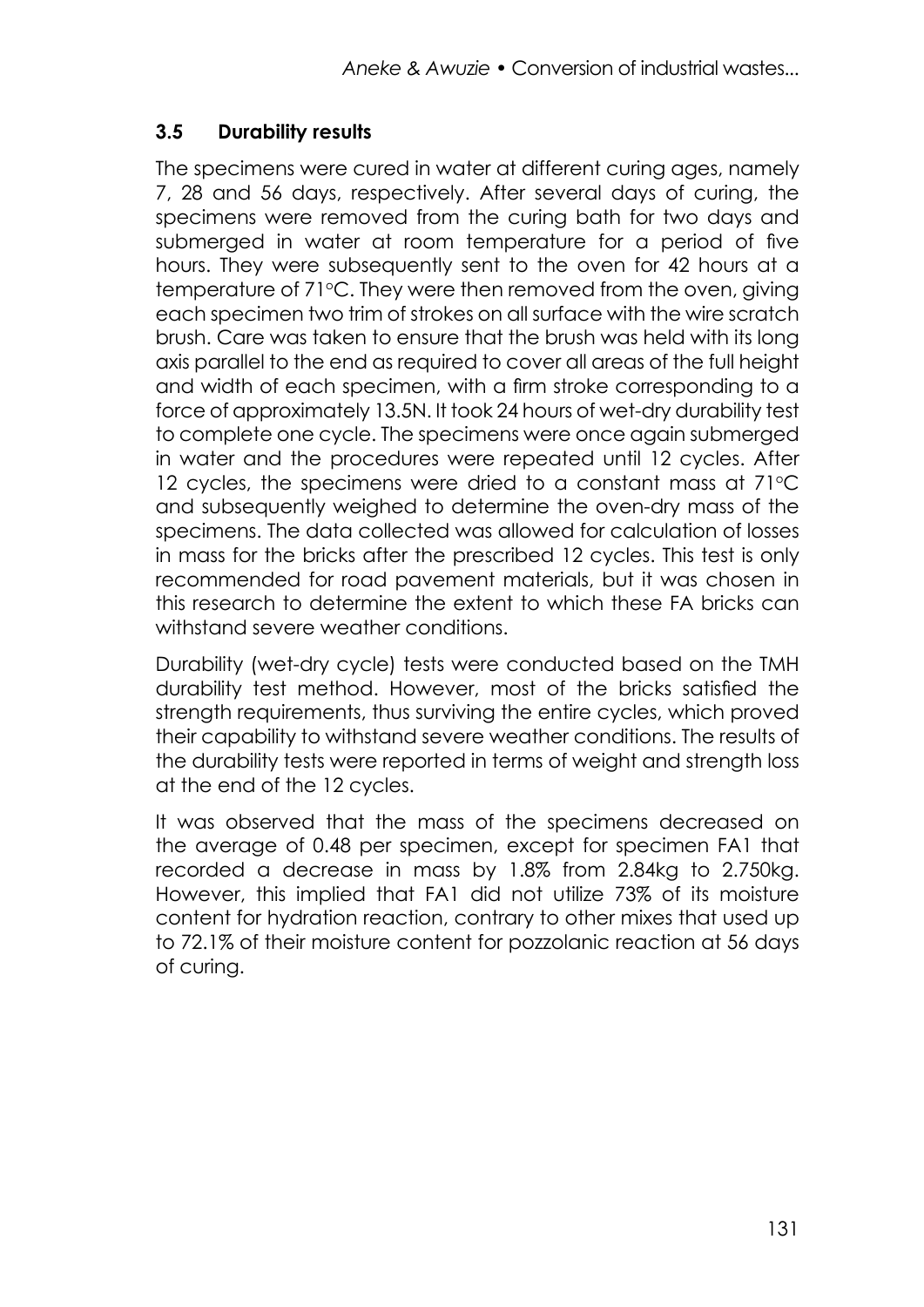

Figure 5: Final mass studied brick specimens after 12cycles Figure 5: Final mass studied brick specimens after 12cycles

#### **4.6 Initial rate of absorption 3.6 Initial rate of absorption**

An effective laboratory test to determine the initial rate of absorption (IRA) was conducted for bricks cured for 7, 28 and 56 days, by pouring a measured volume of water from a graduated container into a pan. The base of the brick was inserted approximately 7mm into the water the graduated container and the amount of performancely container water water.  $\sigma$  the studied bricks was measured. It was observed that the IRA of all the studied that the studied the studied the studied the studied the studied the studied the studied the studied the studied the studied the studie container and the amount of water absorbed was recorded. The studied brief in the studies of the studies of the studies of the studies of the studies of the studies of the studies of the studies of the studies of the studi IRA of the studied bricks was measured. It was observed that the IRA of all the studied bricks were within the range of 4 to 37ml/min. This implied that the studied bricks do not exceed IRA of 40ml/min stipulated according to SANS1058:2011. This means that these bricks should not be wetted before laying.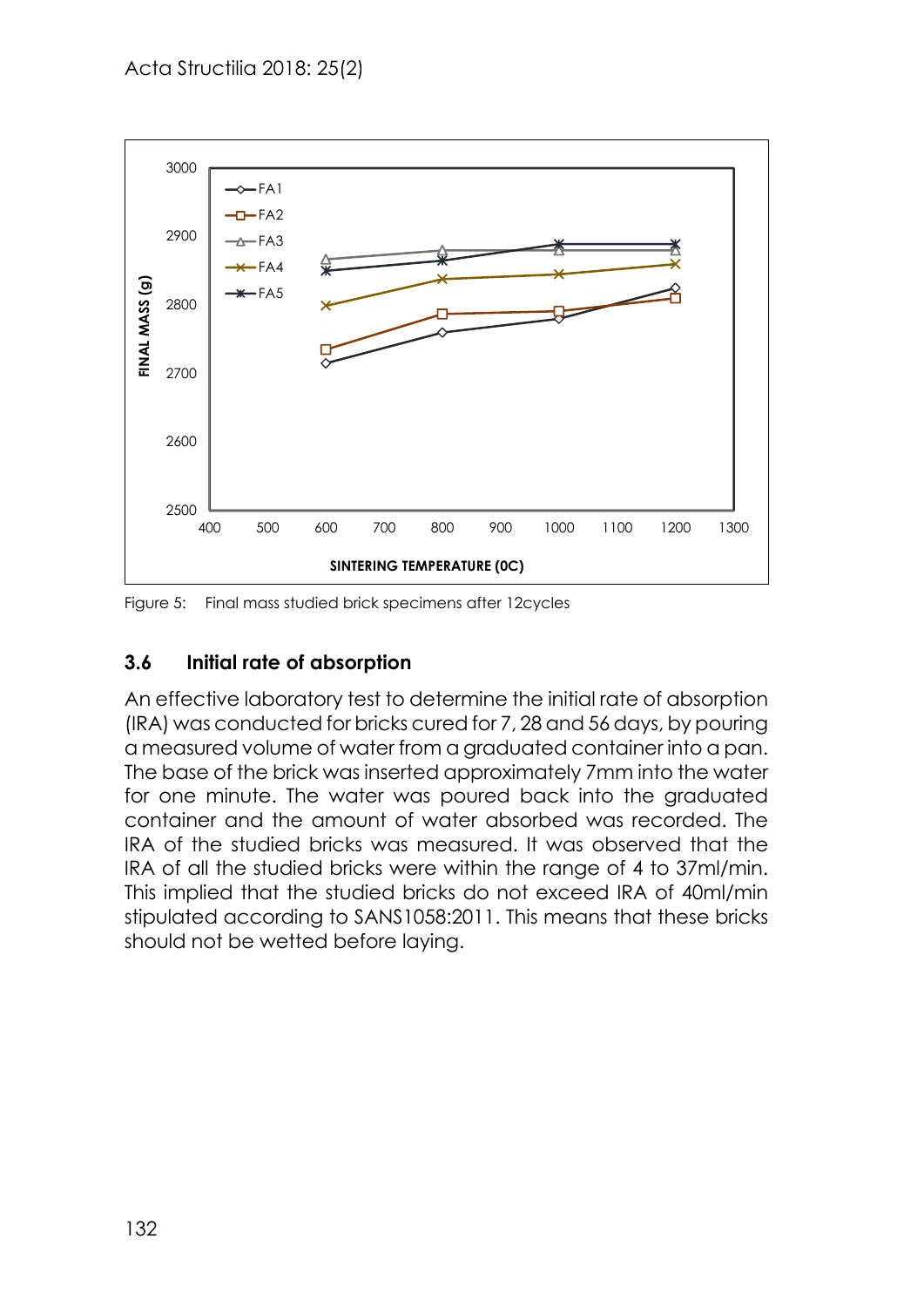

Figure 6: Initial absorption rate of the bricks specimens Figure 6: Initial absorption rate of the bricks specimens

# **4.7 Morphology analysis 3.7 Morphology analysis**

Figure 7 illustrates the results from scanning electron microscope depends in understanding the morphology of  $\sigma$  days cure discussed in the morphology of  $\sigma$  days cure discussed in the morphology of  $\sigma$  days cure discussed in the morphology of  $\sigma$  days cure discussed in the morpholo (SEM) analysis deployed in understanding the morphology of 56 days cured bricks produced in this study. The micrograph showed newly formed cementitious compounds that coated the surface of the sand particles and filled the voids, because it was still at mature stage. This was characterized by flocculated arrangements and contributed to an increase in strength. The same formation was picked up by SEM an are compounded an analysis for brick sample FA3 even at 7 days curing because of the joined both FA and RS particles as a network. The microstructure is characterized by addition of 10% SF. However, SEM micrograph of brick sample FA1 that contains FA70% + RS30% cured for 7 days showed little cementitious compounds because pozzolanic reaction coated and joined both FA and RS particles as a network. The microstructure is characterized by flocculated arrangements and has fine-like structures in the porous system. This proved the relatively high value of IRA and the low strength gained at seven days of curing. The microstructure of FA2, FA4 and FA5 showed both fibrous and gel hydration reaction products, *i.e.* 3CaOSiO<sub>2</sub>, CaSi<sub>s</sub>O<sub>16</sub>(OH), 3CaOAl<sub>2</sub>O<sub>3</sub>, 3CaOAl<sub>2</sub>O<sub>3</sub>(OH)<sub>6</sub>. These hydration reaction products coated the sand particles and filled the voids completely within the bricks.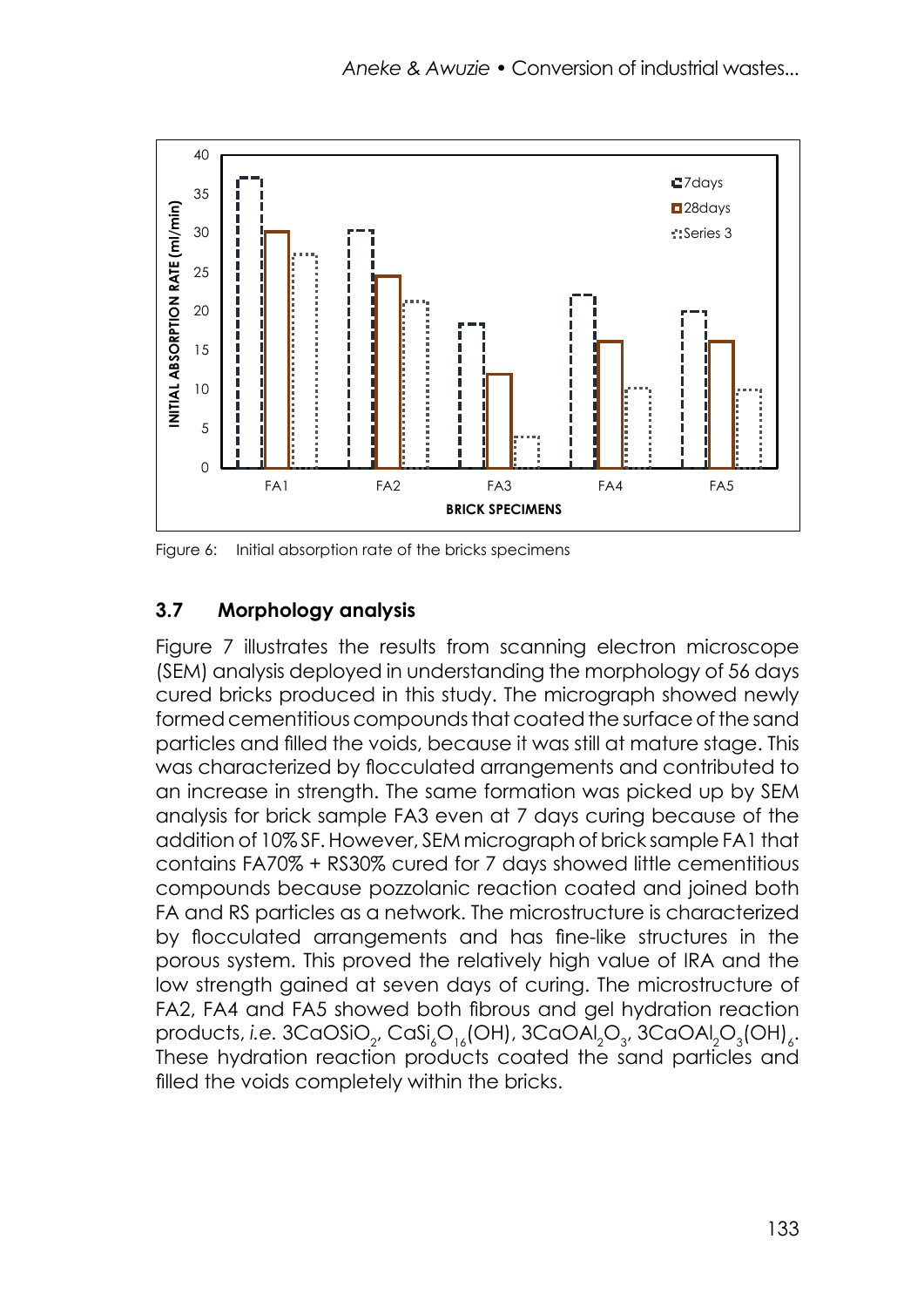

Figure 7: Morphology of the studied bricks from SEM analysis

### **4. Conclusions and recommendation**

The majority of the FA generated at coal-fired power plants in South Africa remains unused and often ends up in landfills and slurry ponds. Using FA to manufacture bricks not only produces a valuable commercial product, but also reduces a major waste disposal problem for power plants in South Africa. Based on the results obtained in this study, the following conclusions were reached.

The densities of the tested bricks were close, irrespective of the percentages of FA, DW and SF, due to a constant percentage of RS.

Results from this study are indicative of the satisfactory performance of FA bricks as a load-bearing element, especially the bricks with mix ratio of FA50% + DW10% + SF10% + RS30%. It therefore provides an appropriate channel for the disposal of FA in a very efficient, useful and profitable way.

The increase in compressive strength, unit volume weight, decrease in IRA absorption capacity, apparent capacity and reduced pore volume observed during durability tests can be attributed to the brickforming pressure as well as the pozzolanic reaction that occurred between the DW, FA and RS particles. The mixtures containing FA50% + DW10% + SF10% + RS30% and FA30% + DW30% + SF10% + RS30% are evaluated to be the most satisfactory to produce masonry bricks when compared to other mixtures containing FA40% + DW30% + RS30% and FA60% + DW10% + RS30%. The highest compressive strength was observed in FA3 and FA5: 20.31MPa and 18.74MPa, respectively.

In summary, utilization of industrial wastes such as FA, DW, and SF for the production of bricks was, to a great extent, proven to be cost-effective and eco-friendly. It serves as a cost-reducing and eco-friendly material when transformed into a useful construction resource in circular economy, although the manufacturing of the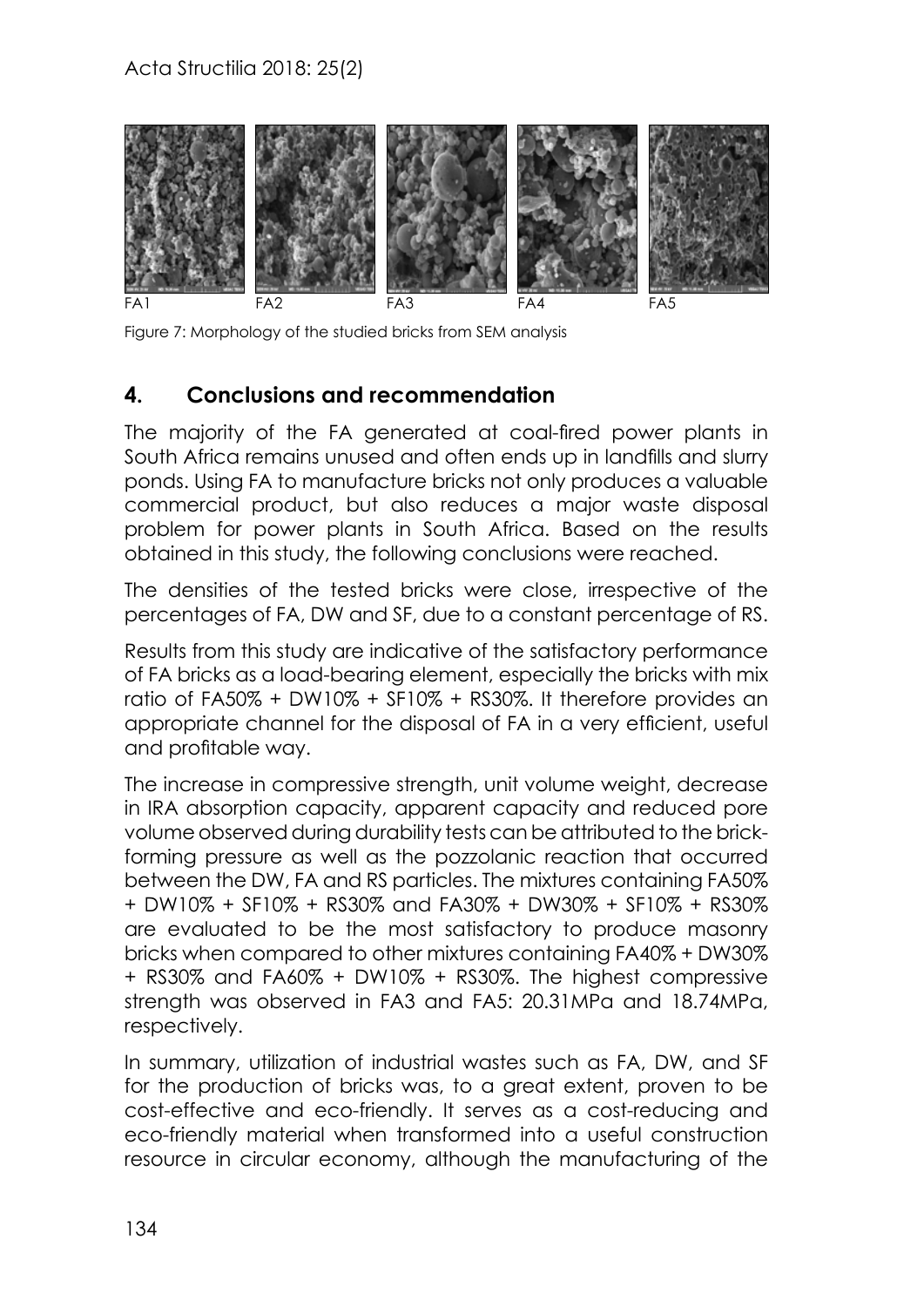bricks investigated in this study requires using high temperatures as in the production of ordinary clay-fired bricks, which is energyintensive and costly. In contrast, the bricks produced in this study can be produced at seven different power stations in South Africa, since the high temperatures required to produce these bricks are being generated in different power stations without any use. Using only a fraction of this energy in the production of FA bricks, Electricity Supply Commission (ESCOM) can have their own brand of bricks that will be more cost effective and create job opportunities. Thus, the estimated production cost of this new masonry brick will be 7.5 times cheaper than that of traditional clay-fired bricks. Obviously, the use of such materials can make significant contributions towards resolving the attendant challenges associated with low-cost housing provision in South Africa.

#### **References**

Ahmari, S. & Zhang, L. 2012. Production of eco-friendly bricks from copper-mine tailings through geo-polymerization. *Construction and Building Material*, 29 (April), pp. 323-331. doi.org/10.1016/j. conbuildmat.2011.10.048.

Alonso-Santurde, R., Coz, A., Viguri, J.R. & Andrés, A. 2012. Recycling of foundry by-products in the ceramic industry: Green and core sand in clay bricks. *Journal of Construction and Building Material*, 7(1), pp. 96-106. doi.org/10.1016/j.conbuildmat.2011.08.022.

Bruel, A., Kronenberg, J., Troussier, N. & Guillaume, B. 2018. Linking industrial ecology and ecological economics: A theoretical and empirical foundation for the circular economy. *Journal of Industrial Ecology,* (2018) pp. 1-10. DOI: 10.1111/jiec.12745.

Carretero, M.I., Dondi, M., Fabbri, B. & Raimondo, M. 2002. The influence of shaping and firing technology on ceramic properties of calcareous and non-calcareous illitic–chloritic clays. *Applied Clay Science*, 20(6), pp. 301-306. doi.org/10.1016/S0169-1317(01)00076-X.

Chan, C. 2011. Effects of natural fibres inclusion in clay bricks: Physicmechanical properties. *International Journal of Civil and Environmental Engineering*, 5(1), pp. 7-13. doi:10.1999/1307-6892/4241.

Cicek, T. & Tanrıverdi, M. 2007. Lime-based steam autoclaved fly ash bricks. *Construction and Building Materials*, 21(6), pp. 1295-1300. doi. org/10.1016/j.conbuildmat.2006.01.005.

Cusido, J.A., Cremades, L.V. & Gonzalez, M. 2003. Gaseous emissions from ceramics manufactured with urban sewage sludge during firing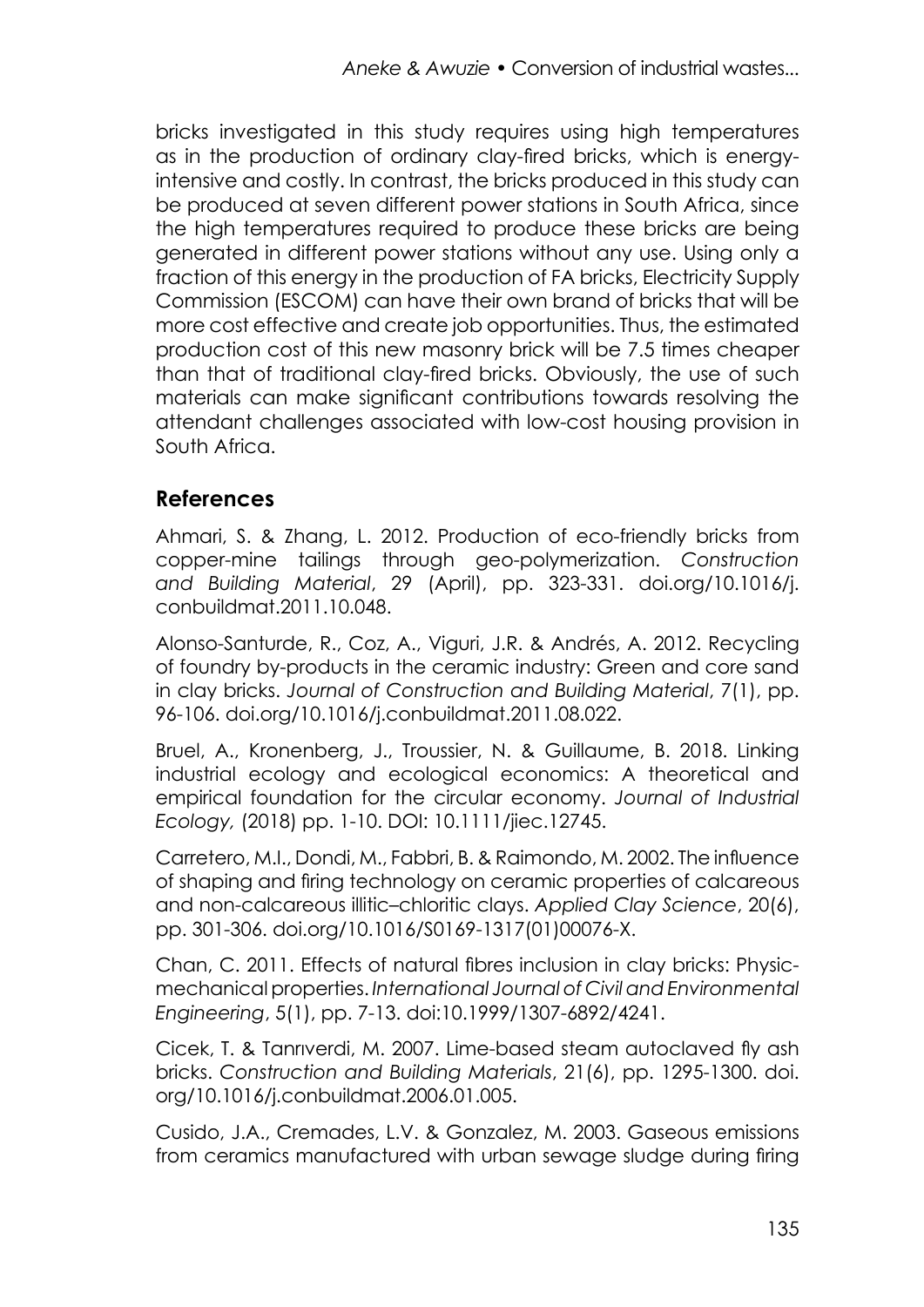Acta Structilia 2018: 25(2)

processes. *Waste Management*, 23(3), pp. 273-280. doi.org/10.1016/ S0956-053X(02)00060-0.

Dachowski, R. & Kostrzewa, P. 2016. The use of waste materials in the construction industry. *Procedia Engineering*, 161, pp. 754-758. doi: 10.1016/j.proeng.2016.08.764.

Faria, K.C., Gurgel, R.F. & Holanda, J.N. 2012. Recycling of sugar cane bagasse ash waste in the production of clay bricks. *Journal of Environmental Management*, 101(June), pp. 7-12. doi: 10.1016/j. jenvman.2012.01.032.

Geissdoerfer, M., Savaget, P., Bocken, N.M.P. & Hultink, E.J. 2017. The circular economy - A new sustainability paradigm? *Journal of Cleaner Production*, 143, pp. 757-768. doi.org/10.1016/j.jclepro.2016.12.048.

Greyson, J. 2007. An economic instrument for zero waste, economic growth and sustainability. *Journal of Cleaner Production*, 15, pp. 1382- 1390. doi: 10.1016/j.jclepro.2006.07.019.

Hamer, K. & Karius, V. 2002. Brick production with dredged harbour sediments. An industrial-scale experiment. *Waste Management*, 22(5), pp. 521-530. doi.org/10.1016/S0956-053X (01)00048-4.

Kavas, T. 2006. Use of boron waste as a fluxing agent in production of red mud brick. *Building and Environment,* 41(12), pp. 1779-1783. doi. org/10.1016/j.buildenv.2005.07.019.

Kibert, C.J. 2013. *Sustainable Construction: Green Building Design and Delivery.* 3rd Edition. New Jersey: John Wiley & Sons, Inc

Lieder, M. & Rashid, A. 2016. Towards circular economy implementation: A comprehensive review in context of manufacturing industry. *Journal of Cleaner Production*, 115, pp. 336-51. doi.org/10.1016/j. jclepro.2015.12.042.

Lin, C., Wu, C. & Ho, H. 2006. Recovery of municipal waste incineration bottom ash and water treatment sludge to water permeable pavement materials. *Waste Management*, 26(9), pp. 970-978. doi. org/10.1016/j.wasman.2005.09.014.

Loryuenyong, V., Panyachai, T., Kaewsimork, K. & Siritai, C. 2009. Effects of recycled glass substitution on the physical and mechanical properties of clay bricks. *Waste Management,* 29(10), pp. 2717-2721. doi.org/10.1016/j.wasman.2009.05.015.

Menzeses, R.R., Ferreira, H.S., Neves, G.A., Lira, H. & Ferreira, H.C. 2005. Use of the granite sawing waste in the production of ceramic bricks and tiles. *Journal of European Ceramic Society*, 25(7), pp. 1149-1158. doi.org/10.1016/j.jeurceramsoc.2004.04.020.